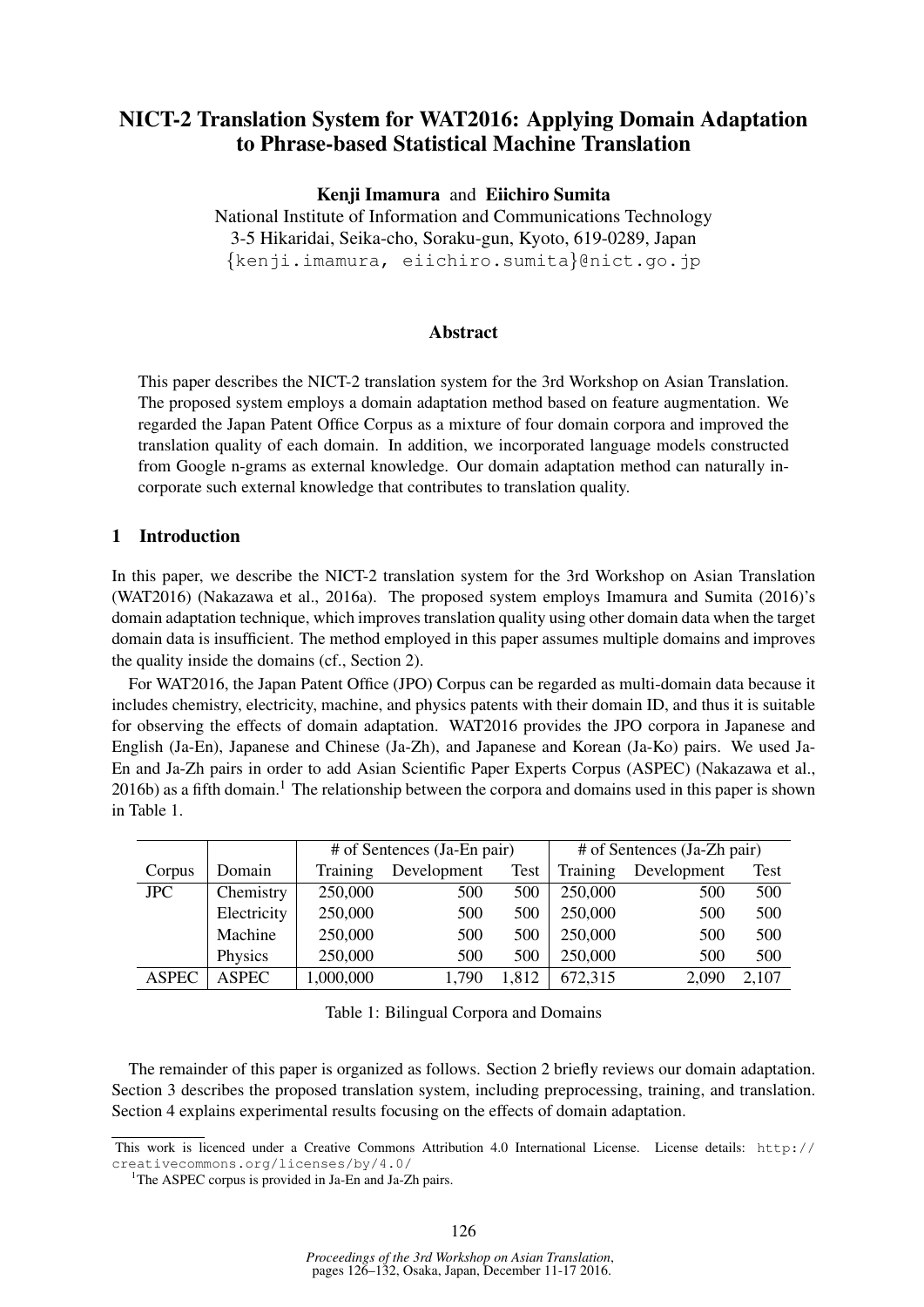

Figure 1: Structure of Augmented Feature Space;  $h_c$  and  $h_i$  denote subvectors of the feature vector  $h(e, f)$ . w<sub>c</sub> and w<sub>i</sub> denote subvectors of the weight vector w.  $\Phi_c(e, f)$  and  $\Phi_i(e, f)$  are feature functions that return feature subvectors (cf., Section 2.2).

### 2 Domain Adaptation

We used the domain adaptation method proposed by Imamura and Sumita (2016). This method adapts a weight vector by feature augmentation (Daumé, 2007) and a feature vector using a corpus-concatenated model. Since this method only operates in feature space, it can be applied to various translation strategies, such as tree-to-tree translation. In this study, we applied it to phrase-based statistical machine translation (PBSMT) (Koehn et al., 2003; Koehn et al., 2007).

#### 2.1 Adaptation of Weight Vector by Feature Augmentation

Most statistical machine translation employs log-linear models that interpolate feature function values obtained from various submodels, such as phrase tables and language models (LMs). The likelihood of a translation is computed as follows:

$$
\log P(e|f) \quad \propto \quad \mathbf{w} \cdot \mathbf{h}(e, f), \tag{1}
$$

where  $h(e, f)$  denotes a feature vector and w denotes its weight vector.

Figure 1 shows a feature space structure of feature augmentation. When we translate texts of  $D$ domains, the feature space is segmented into  $D + 1$  subspaces: common, domain 1,  $\cdots$  domain D. A feature vector (subvector) of each subspace is the same as that of a normal translator, i.e., feature function values obtained from phrase tables and language models.

Features of each translation hypothesis are deployed to different spaces depending on the domain of the input data. For example, features obtained from domain 1 data are deployed to the common and domain 1 spaces. Features obtained from domain 2 data are deployed to the common and domain 2 spaces. In other words, features are always deployed to the common spaces.

We obtain the weight vector w by optimizing a feature matrix of development data acquired by the above process. This weight vector is optimized to each domain. When we translate test data of domain i, only the subspaces of the common and domain i (i.e., subvectors  $w_c$  and  $w_i$ ) are used.

#### 2.2 Adaptation of Feature Vector using Corpus-Concatenated Model and Single-Domain Models

Our domain adaptation method adapts the feature function  $h(e, f)$  by changing submodels according to the feature spaces.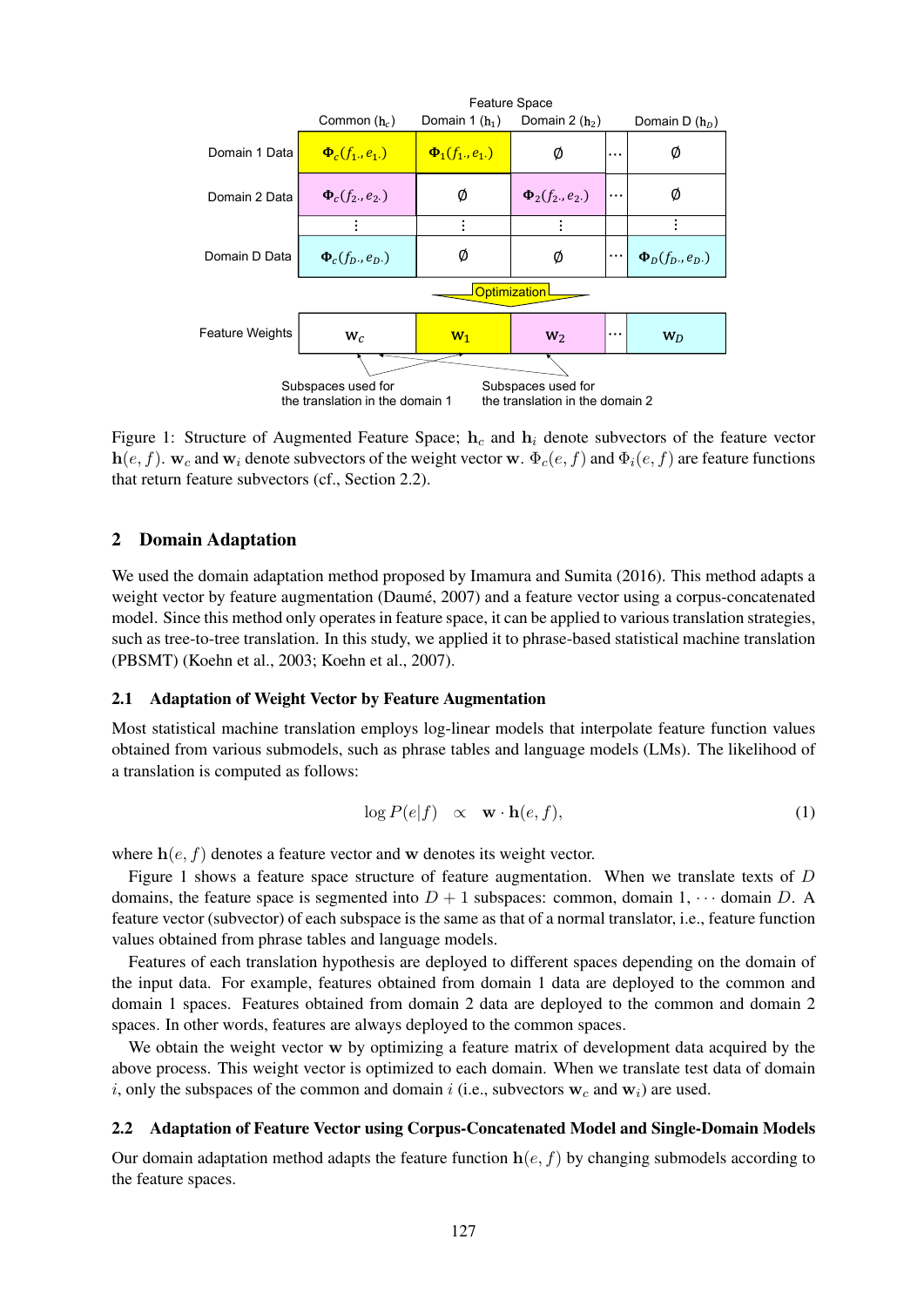- For the common space, where all domain features are located, we use a model trained from a concatenated corpus of all domains (i.e., the corpus-concatenated model) to obtain the features.
- For the domain spaces, where only the domain specific features are located, we use models trained from specific domain data (i.e., single-domain models) to obtain the features.

The procedure is summarized as follows.

- 1. The training corpora of all domains are concatenated. From this corpus, the corpus-concatenated model is trained. This includes all submodels, such as phrase tables, language models, and lexicalized reordering models. Similarly, the single-domain models are trained from the training corpus of each domain.
- 2. In feature augmentation, the scores obtained from the corpus-concatenated model are deployed to the common space as the feature function values, while those from the single-domain models are deployed to the domain spaces.

We represent the augmented feature space as follows:

$$
\mathbf{h}(f,e) = \langle \mathbf{h}_c, \mathbf{h}_1, \dots, \mathbf{h}_i, \dots, \mathbf{h}_D \rangle, \tag{2}
$$

where  $h_c$  denotes a feature vector of the common space, and  $h_i$  denotes a feature vector of the domain i space. The feature vector  $\Phi_c(f, e)$  obtained from the corpus-concatenated model is always located in the common space. The feature vector  $\Phi_i(f, e)$  is located in the domain-specific space i iff the domain of an input sentence is matched to  $i$ .

$$
\mathbf{h}_c = \mathbf{\Phi}_c(f, e), \tag{3}
$$

$$
\mathbf{h}_i = \begin{cases} \mathbf{\Phi}_i(f, e) & \text{if domain}(f) = i \\ \emptyset & \text{otherwise.} \end{cases} \tag{4}
$$

- 3. A feature matrix is obtained by translating a development set, and the weight vector w is acquired by optimizing the feature matrix.
- 4. For decoding, phrase pairs are first retrieved from both the corpus-concatenated and single-domain phrase tables. Use of the corpus-concatenated phrase table reduces the number of unknown words because phrase pairs appearing in other domains can be used to generate hypotheses.
- 5. During search of the best hypothesis, the likelihood of each translation hypothesis is computed using only the common space and domain-specific space of the input sentence.

### 2.3 Implementation Notices

There are some notices for applying the proposed method to phrase-based statistical machine translation.

Empty Value In the proposed method, several phrases appear in only one of the phrase tables of the corpus-concatenated and single-domain models. The feature functions are expected to return appropriate values for these phrases. We refer to these as empty values.

Even though an empty value is a type of unknown probability and should be computed from the probability distribution of the phrases, we treat it as a hyper-parameter. In other words, an empty value was set experimentally to maximize the BLEU score of a development corpus. Since the BLEU scores were almost stable between -5 and -10 in our preliminary experiments, we used -7 for all settings. If this value is regarded as a probability, it is  $\exp(-7) \approx 0.0009$ .

Very Large Monolingual Corpora In machine translation, monolingual corpora are easier to obtain than bilingual corpora. Therefore, language models are sometimes constructed from very large monolingual corpora. They can be regarded as corpus-concatenated models that contain various domains. When we introduce models constructed from external knowledge, they are located in the common space while increasing the dimension. We introduce language models constructed from Google n-grams in Section 4.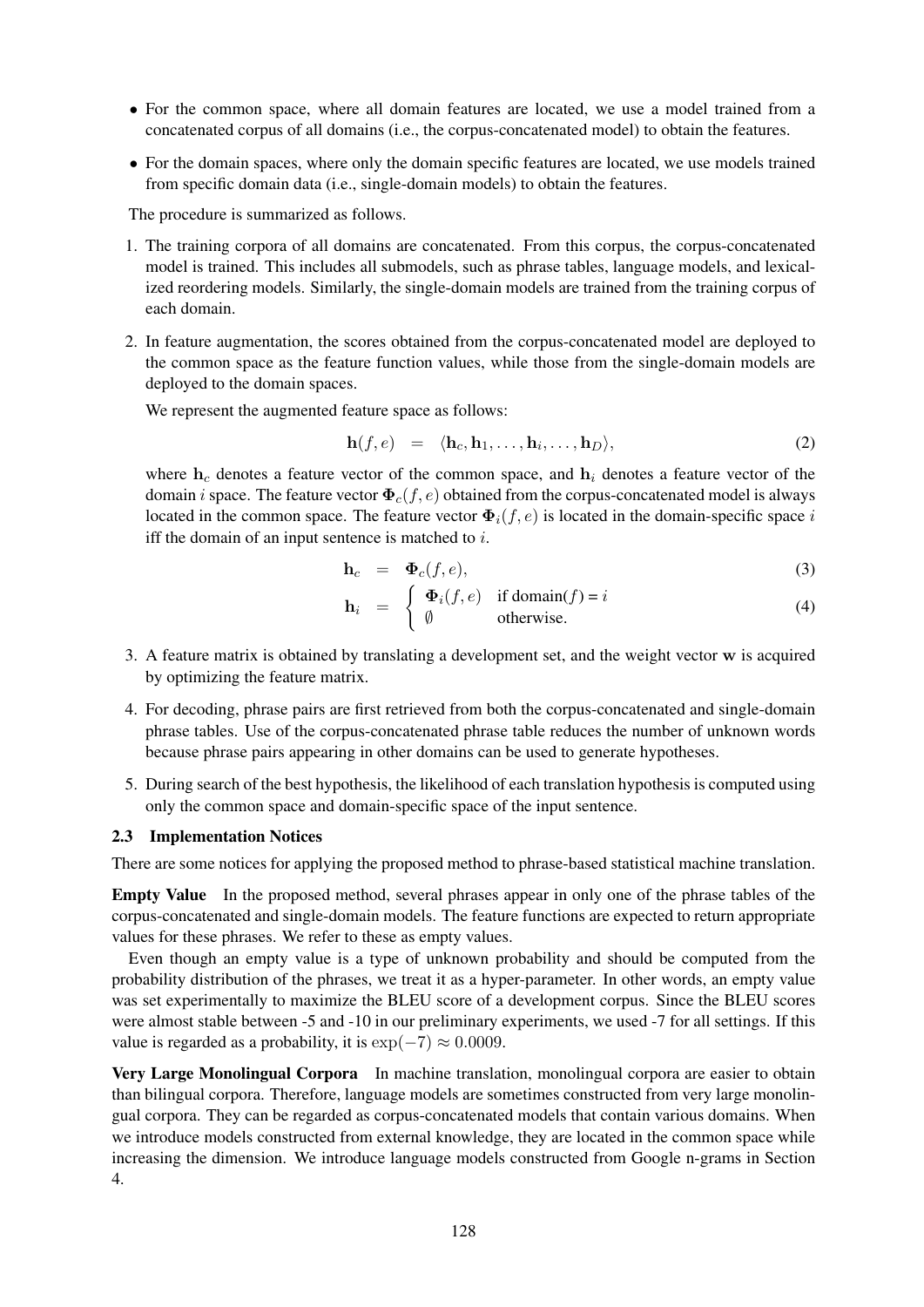|               |                                | Japanese                                                              | English                                                 | Chinese                   |  |  |  |  |
|---------------|--------------------------------|-----------------------------------------------------------------------|---------------------------------------------------------|---------------------------|--|--|--|--|
|               | <b>Character Normalization</b> | NFKC Normalization of Unicode                                         |                                                         |                           |  |  |  |  |
|               | Tokenizer                      | MeCab                                                                 | Moses Toolkit                                           | <b>Stanford Segmenter</b> |  |  |  |  |
| Preprocessing | <b>TrueCaser</b>               |                                                                       | <b>Moses Toolkit</b>                                    |                           |  |  |  |  |
|               | PreOrderer                     | $(1)$ Top-Down BTG                                                    |                                                         |                           |  |  |  |  |
|               |                                |                                                                       | (2) Developed by NICT, for Patents (w/ Berkeley Parser) |                           |  |  |  |  |
|               | <b>Phrase Tables</b>           | The same as the baseline system of WAT2016.                           |                                                         |                           |  |  |  |  |
|               | Lex. Reordering Models         | The same as the baseline system of WAT2016.                           |                                                         |                           |  |  |  |  |
| Training      | Language Models                | (1) 5-gram model built from the target side of the bilingual corpora. |                                                         |                           |  |  |  |  |
|               |                                | $(2)$ Google n-gram                                                   |                                                         |                           |  |  |  |  |
|               | Optimization                   | K-Best Batch MIRA                                                     |                                                         |                           |  |  |  |  |
|               | Decoder                        |                                                                       | Clone of Moses Decoder                                  |                           |  |  |  |  |
| Translation   | <b>DeTrueCaser</b>             |                                                                       | Moses Toolkit                                           |                           |  |  |  |  |
|               | DeTokenizer                    |                                                                       | Moses Toolkit                                           |                           |  |  |  |  |

Table 2: Summary of Preprocessing, Training, and Translation

Optimization Imamura and Sumita (2016) proposed joint optimization and independent optimization. We employ independent optimization, which can use existing optimizers.

# 3 System Description

In this section, we describe the preprocessing, training, and translation components of the proposed system (Table 2).

### 3.1 Preprocessing

Preprocessing is nearly the same as the baseline system provided by the WAT2016 committee. However, preorderers are added because our system is phrase-based with preordering. We used Nakagawa (2015)'s Top-Down Bracketing Transduction Grammar (TDBTG) trained by the JPO corpus as the preorderer without external knowledge. For the preorderer with external knowledge, we used the one developed in-house (Chapter 4.5 of Goto et al.  $(2015)$ ),<sup>2</sup> which was tuned for patent translation.

### 3.2 Training and Optimization

We used the Moses toolkit (Koehn et al., 2007) to train the phrase tables and lexicalized reordering models. We used multi-threaded GIZA++ for word alignment.

For the language models of the corpus-concatenated and single-domain models, we constructed 5 gram models from the target side of the bilingual corpora using KenLM (Heafield et al., 2013). In addition, we included the Google n-gram language models for Japanese and English as the external knowledge. These are back-off models estimated using maximum likelihood. The Japanese model was constructed from Web Japanese N-gram Version  $1<sup>3</sup>$  and the English model was constructed from Web 1T 5-gram Version 1 (LDC2006T13).

For optimization, we used k-best batch MIRA (Cherry and Foster, 2012).

### 3.3 Translation

The decoder used here is a clone of the Moses PBSMT decoder. It accepts feature augmentation, i.e., it can use multiple submodels and set an empty value.

 $^{2}$ This preorderer modifies word order based on parse trees output by the Berkeley parser (Petrov et al., 2006; Petrov and Klein, 2007).

<sup>3</sup>http://www.gsk.or.jp/catalog/gsk2007-c/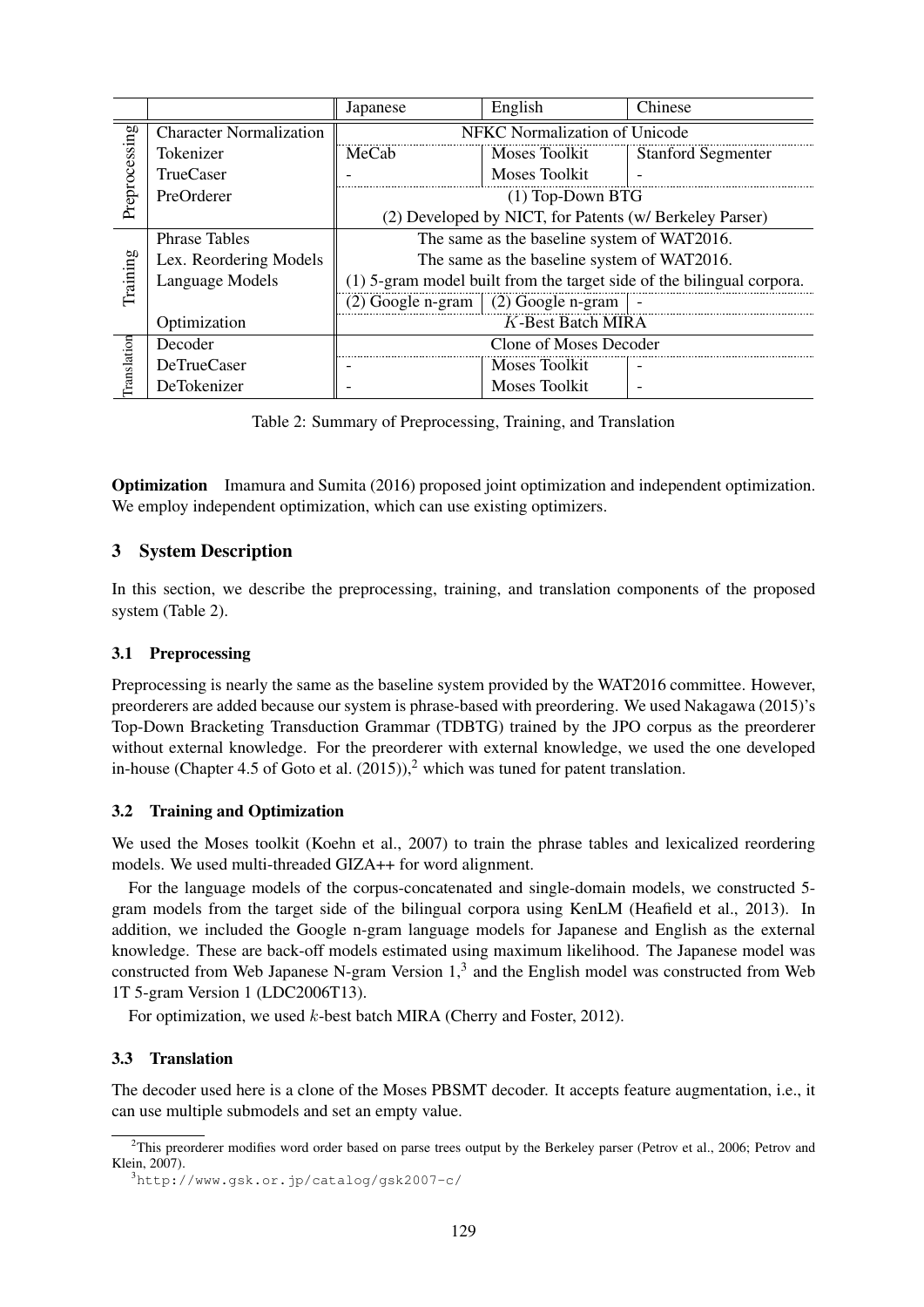|                                                | <b>JPC</b> |                         |  |  |  |  |
|------------------------------------------------|------------|-------------------------|--|--|--|--|
| Method                                         |            | Ja-En En-Ja Ja-Zh Zh-Ja |  |  |  |  |
| Single-Domain Model   34.58 38.06 33.35 39.54  |            |                         |  |  |  |  |
| Corpus Concatenation   35.64 38.61 34.27 40.96 |            |                         |  |  |  |  |
| Domain Adaptation                              |            | 35.68 39.03 34.64 41.09 |  |  |  |  |

Table 3: BLEU Scores on JPO Corpus (official scores)

|                      | <b>JPC</b> |       |                                  |            |  |  |
|----------------------|------------|-------|----------------------------------|------------|--|--|
| Method               | Ja-En      | En-Ja | Ja-Zh                            | Zh-Ja      |  |  |
| Single-Domain Model  | $35.12(-)$ |       | $37.40(-)$ $31.96(-)$ $38.15(-)$ |            |  |  |
| Corpus Concatenation | 36.22      |       | $38.03(-)$ $32.92(-)$            | $39.68(-)$ |  |  |
| Domain Adaptation    | 36.29      | 38.48 | 33.36                            | 39.85      |  |  |

Table 4: BLEU Scores on JPO Corpus (MultEval scores)

#### 4 Experimental Results

For evaluation, we used two toolkits based on BLEU (Papineni et al., 2002). One is the official BLEU scores provided by the WAT2016 committee. Because the official tool cannot measure a significance level of two systems, we also used the MultEval tool (Clark et al., 2011), which can measure significance levels based on bootstrap resampling. Since we represent the mean scores of three optimizations, the MultEval scores differ from the official scores.

## 4.1 JPO Corpus (without External Knowledge)

For JPO corpus experiments, we did not use external knowledge and compared translations of the singledomain model, corpus concatenation, and domain adaptation. The JPO corpus was divided into four domains (chemistry, electricity, machine, and physics). Tables 3 and 4 show the results evaluated by the official scorer and MultEval tools, respectively. The symbol (-) indicates that the score was significantly degraded compared to that of the domain adaptation ( $p < 0.05$ ). Note that test sentences of each domain were translated using the corresponding models, and the BLEU score was computed by concatenating all test sentences as a document.

Results are presented in Table 4. Corpus concatenation corresponds to typical translation quality where only the JPO corpus was used. The single-domain model scores were inferior to the corpus concatenation scores because the corpus sizes were reduced by one-quarter. In contrast, the domain adaptation scores for most language pairs improved significantly and the domain adaptation was successful.

#### 4.2 JPO and ASPEC Corpora (with External Knowledge)

Next, we conducted experiments using five domains with the JPO and ASPEC corpora. In these experiments, we evaluated the effects of external knowledge using the Google n-gram language model. The results are shown in Tables 5 and 6.

We first describe the effects of external knowledge, as shown in Table 6. In Table 6, the upper and lower halves show the BLEU scores before and after adding the Google n-gram language model, respectively. By adding the Google n-gram LMs, 0.27, 0.82, and 0.12 BLEU scores were improved on average in the JPO domains of Ja-En, En-Ja and Zh-Ja pairs, respectively. In the ASPEC domain, −0.03, 0.56, and 0.67 BLEU scores were improved. Except for the Ja-En pair of the ASPEC domain, the Google n-gram language model contributed to translation quality. The Japanese model tends to be suitable for JPO and ASPEC domains compared to the English model.

Next, we focused on the effect of domain adaptation with the Google n-gram LMs. In most cases, domain adaptation worked effectively except for the Ja-En pair of the ASPEC domain because the BLEU scores improved or were maintained the same level compared to those of the single-domain model and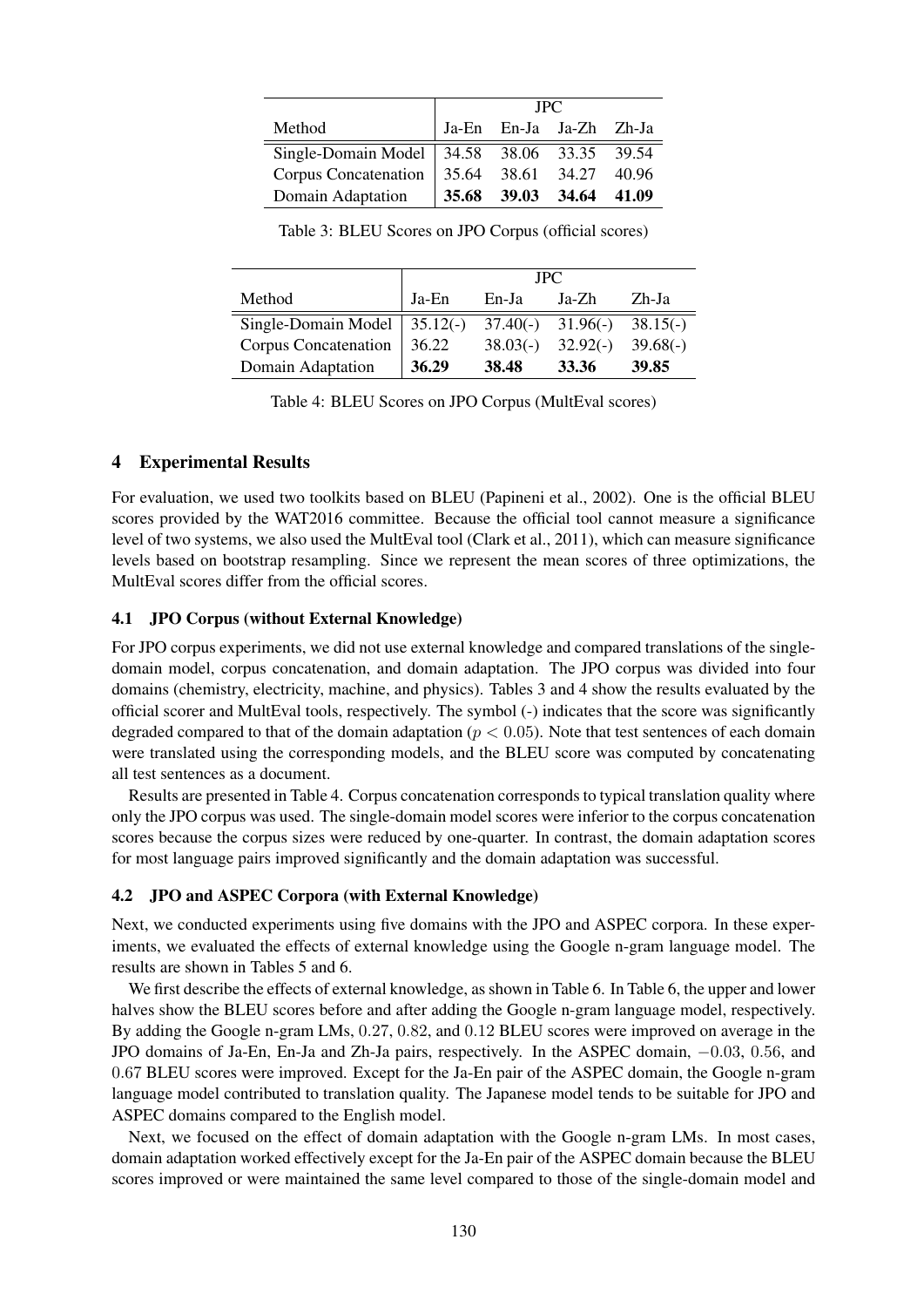|           |                      | <b>JPC</b> |       |       |       | <b>ASPEC</b> |       |             |       |
|-----------|----------------------|------------|-------|-------|-------|--------------|-------|-------------|-------|
| LM        | Method               | Ja-En      | En-Ja | Ja-Zh | Zh-Ja | Ja-En        |       | En-Ja Ja-Zh | Zh-Ja |
| W/O       | Single-Domain Model  | 33.67      | 38.75 | 33.27 | 40.06 | 21.54        | 33.97 | 30.12       | 39.33 |
| <b>GN</b> | Corpus Concatenation | 35.49      | 39.18 | 33.94 | 41.08 | 20.90        | 33.11 | 29.66       | 37.84 |
|           | Domain Adaptation    | 35.96      | 40.14 | 34.64 | 41.93 | 21.34        | 34.21 | 29.97       | 39.51 |
| w/        | Single-Domain Model  | 33.99      | 39.63 |       | 40.47 | 21.64        | 34.59 |             | 40.01 |
| <b>GN</b> | Corpus Concatenation | 35.73      | 40.23 |       | 41.31 | 20.80        | 33.78 |             | 38.30 |
|           | Domain Adaptation    | 36.06      | 40.90 |       | 41.87 | 21.54        | 34.67 |             | 40.02 |

Table 5: BLEU Scores on JPO and ASPEC Corpora (official scores)

|                                                                                | JPC.  |       |       |             | ASPEC                        |       |                              |            |
|--------------------------------------------------------------------------------|-------|-------|-------|-------------|------------------------------|-------|------------------------------|------------|
| $LM$ Method                                                                    | Ja-En | En-Ja | Ja-Zh | Zh-Ja       | Ja-En                        | En-Ja | Ja-Zh                        | Zh-Ja      |
| $\overline{w/o}$ Single-Domain Model 33.90(-) 38.19(-) 31.78(-) 38.74(-) 22.79 |       |       |       |             |                              | 34.80 | $29.47(+)$ 38.96(-)          |            |
| GN   Corpus Concatenation   35.81(-) 38.62(-) 32.76(-) 39.96(-)   22.20(-)     |       |       |       |             |                              |       | $33.94(-) 28.95(-) 37.62(-)$ |            |
| Domain Adaptation 36.25 39.58 33.53                                            |       |       |       | 40.76 22.80 |                              | 34.91 | 29.28                        | 39.18      |
| w/ $\left  \text{Single-Domain Model} \right $ 34.35(-) 39.04(-)               |       |       |       |             | $38.90(-)$ 22.87(+) 35.42    |       |                              | $39.74(-)$ |
| GN   Corpus Concatenation   $36.03(-)$ 39.48(-)                                |       |       |       |             | $40.14(-)$ 22.10(-) 34.55(-) |       |                              | $38.15(-)$ |
| Domain Adaptation 36.40                                                        |       | 40.32 |       | 40.77       | 122.74                       | 35.36 |                              | 39.87      |

Table 6: BLEU Scores on JPO and ASPEC Corpora (MultEval scores)

corpus concatenation. However, we confirmed that the effects of the ASPEC domain were less than those of the JPO domains because the score did not improve significantly. This is because the ASPEC domain uses one million bilingual sentences; thus, domain adaptation could not contribute to the high-resource domains.

### 5 Conclusions

We have described the NICT-2 translation system. The proposed system employs Imamura and Sumita (2016)'s domain adaptation. In this study, we regarded the JPO corpus as a mixture of four domains and improved the translation quality. Although we added the ASPEC corpus as a fifth domain, the effects were not significant. Our domain adaptation can incorporate external knowledge, such as Google n-gram language models. The proposed domain adaptation can be applied to existing translation systems with little modification.

### Acknowledgments

This work was supported by "Promotion of Global Communications Plan — Research and Development and Social Demonstration of Multilingual Speech Translation Technology," a program of the Ministry of Internal Affairs and Communications, Japan.

# References

- Colin Cherry and George Foster. 2012. Batch tuning strategies for statistical machine translation. In *Proceedings of the 2012 Conference of the North American Chapter of the Association for Computational Linguistics: Human Language Technologies*, pages 427–436, Montreal, Canada, June. ´
- Jonathan H. Clark, Chris Dyer, Alon Lavie, and Noah A. Smith. 2011. Better hypothesis testing for statistical machine translation: Controlling for optimizer instability. In *Proceedings of the 49th Annual Meeting of the Association for Computational Linguistics: Human Language Technologies*, pages 176–181, Portland, Oregon, USA, June.
- Hal Daumé, III. 2007. Frustratingly easy domain adaptation. In *Proceedings of the 45th Annual Meeting of the Association of Computational Linguistics*, pages 256–263, Prague, Czech Republic, June.